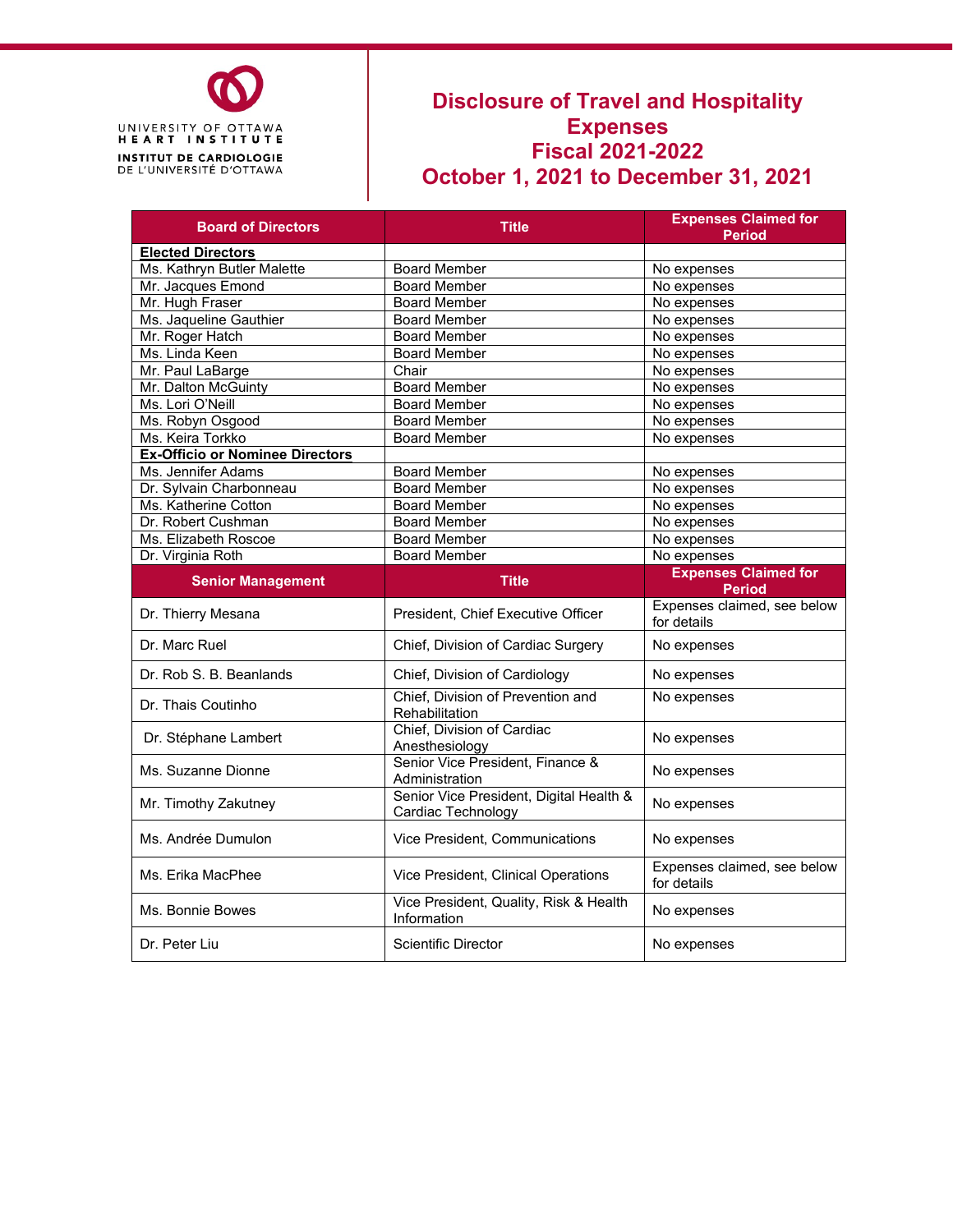

## **Executive Expense Report**

| <b>Name</b>        | <b>Title</b>                         | For the Quarter                               |  |  |
|--------------------|--------------------------------------|-----------------------------------------------|--|--|
| Dr. Thierry Mesana | l President. Chief Executive Officer | Third Quarter (October 1 to December 31) 2022 |  |  |

| <b>Travel Expenses</b>              |                                                   |                  |                                                                                                |  |  |  |            |
|-------------------------------------|---------------------------------------------------|------------------|------------------------------------------------------------------------------------------------|--|--|--|------------|
| <b>Trip Details</b>                 |                                                   | <b>Breakdown</b> |                                                                                                |  |  |  |            |
|                                     |                                                   | Airfare/Train    | <b>Total/Trip</b><br>Parking/Tolls<br>Meals<br>Incidentals<br>Transportation*<br>Accommodation |  |  |  |            |
| Purpose:<br>Visit to Eastern Health | $Date(s)$ :<br>December 2-4, 2021<br>Destination: |                  |                                                                                                |  |  |  |            |
|                                     | St. John's, NL                                    | \$1,131.15       |                                                                                                |  |  |  |            |
|                                     | <b>Total Travel</b><br><b>Expenses</b>            | \$1,131.15       |                                                                                                |  |  |  | \$1,131.15 |

\* Transportation expenses include: vehicle rental or own use (mileage), taxis and/or public transportation.

| <b>Other Expenses</b>       |  |
|-----------------------------|--|
| Please Describe:            |  |
| <b>Total Other Expenses</b> |  |

| <b>Total Expenses</b> | \$1,131.15 |
|-----------------------|------------|
|                       |            |